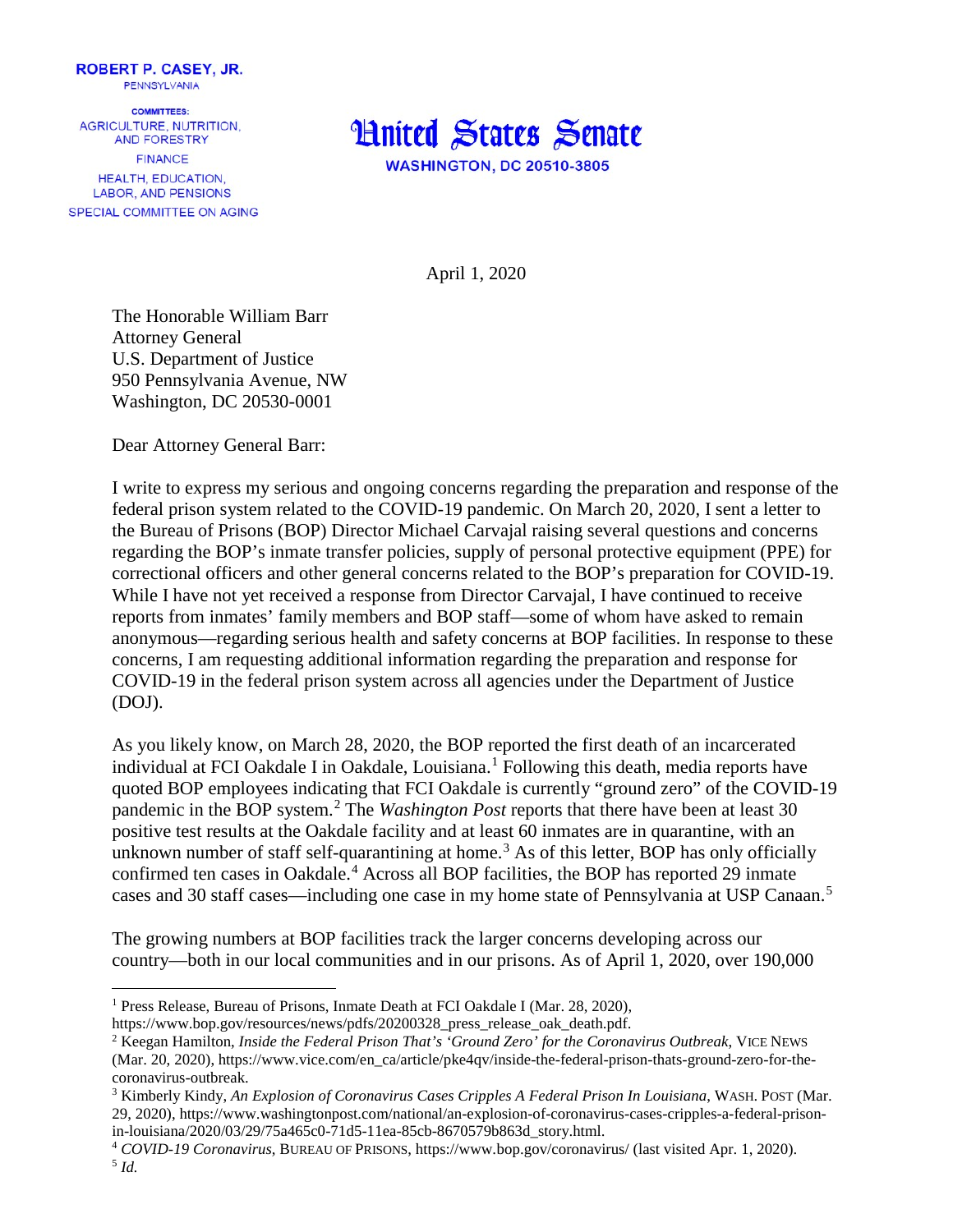COVID-19 cases have been reported in the United States, with over 4,100 deaths.<sup>[6](#page-1-0)</sup> The White House coronavirus task force has indicated that the United States death toll could reach 100,000 to 200,000.<sup>[7](#page-1-1)</sup>

Unfortunately, as you know, social distancing is very difficult in densely populated prison facilities and the numbers are beginning to reflect that reality. On Monday night, Dr. Ross MacDonald, the chief medical officer for New York City's correctional health services, wrote that the situation unfolding inside the Rikers Island prison complex is a "public health disaster unfolding before our eyes."[8](#page-1-2) So far, at least 167 incarcerated individuals and 137 correctional staff have tested positive for the virus at New York City's jails.<sup>[9](#page-1-3)</sup>

As New York City struggles to contain the outbreak within its prisons, other states have attempted to implement strong measures to prevent similar outbreaks throughout their systems. In Pennsylvania, the Department of Corrections recently implemented a statewide inmate quarantine after the first incarcerated individual tested positive in the Pennsylvania state prison system.<sup>[10](#page-1-4)</sup> To address the risk of a COVID-19 outbreak, other states and localities have moved to consider releasing sick or vulnerable individuals, while other states have ordered some individuals incarcerated for low-level offenses to be released from their facilities.<sup>[11](#page-1-5)</sup>

Based on these state actions, I was mostly pleased to read your recent directive to Director Carvajal encouraging him to "prioritize" his authority to release non-violent and vulnerable prisoners to home confinement.<sup>[12](#page-1-6)</sup> Nonetheless, after years of understaffing and mismanagement at BOP facilities—as well as questions over the BOP's willingness to fully utilize home confinement—I question whether the BOP is in a position to quickly and effectively implement your guidance in the middle of an urgent and deadly health pandemic. As you referenced in your March 26 press conference, one-third of those incarcerated in the federal system have a preexisting condition and another 10,000 are over the age of  $60<sup>13</sup>$  $60<sup>13</sup>$  $60<sup>13</sup>$  These individuals are particularly vulnerable and would be at most risk if the federal prison system were to become—in your

<span id="page-1-0"></span> <sup>6</sup> *Coronavirus Disease 2019 (COVID-19): Cases in the U.S*., CTRS. FOR DISEASE CONTROL & PREVENTION, https://www.cdc.gov/coronavirus/2019-ncov/cases-updates/cases-in-us.html (last updated Mar. 31, 2020).

<span id="page-1-1"></span><sup>7</sup> Bobby Allyn, *Fauci Estimates that 100,000 to 200,000 Americans Could Die from the Coronavirus*, NPR (Mar. 29, 2020), https://www.npr.org/sections/coronavirus-live-updates/2020/03/29/823517467/fauci-estimates-that-100- 000-to-200-000-americans-could-die-from-the-coronavirus.

<span id="page-1-2"></span><sup>8</sup> Meagan Flynn, *Top Doctor at Rikers Island Calls the Jail A 'Public Health Disaster Unfolding Before Our Eyes'*, WASH. POST (Mar. 31, 2020), https://www.washingtonpost.com/nation/2020/03/31/rikers-island-coronavirusspread/.

<span id="page-1-3"></span><sup>&</sup>lt;sup>9</sup> Jan Ransom & Alan Feuer, *We're Left for Dead': Fears of Virus Catastrophe at Rikers Jail*, N.Y. TIMES (Mar. 30, 2020), https://www.nytimes.com/2020/03/30/nyregion/coronavirus-rikers-nyc-jail.html.

<span id="page-1-4"></span><sup>&</sup>lt;sup>10</sup> Press Release, PA Dep't of Corrections, Department of Corrections Quarantines State Prison System to Fight COVID-19, Protect Inmates and Staff (Mar. 30, 2020),

https://www.media.pa.gov/Pages/corrections\_details.aspx?newsid=455.

<span id="page-1-5"></span><sup>11</sup> Tracey Tully, *1,000 Inmates Will Be Released from N.J. Jails to Curb Coronavirus Risk*, N.Y. TIMES (Mar. 23, 2020), https://www.nytimes.com/2020/03/23/nyregion/coronavirus-nj-inmates-release.html.

<span id="page-1-6"></span><sup>&</sup>lt;sup>12</sup> Memorandum from the Honorable William Barr, U.S. Att'y Gen., to Michael Carvajal, Dir., Bureau of Prisons (Mar. 26, 2020).

<span id="page-1-7"></span><sup>13</sup> Alexander Mallin, *AG William Barr Pushes Expansion of Home Confinement to Reduce Prison Populations Amid Coronavirus*, ABC NEWS (Mar. 26, 2020), https://abcnews.go.com/Politics/ag-william-barr-pushes-expansionhome-confinement-reduce/story?id=69816504.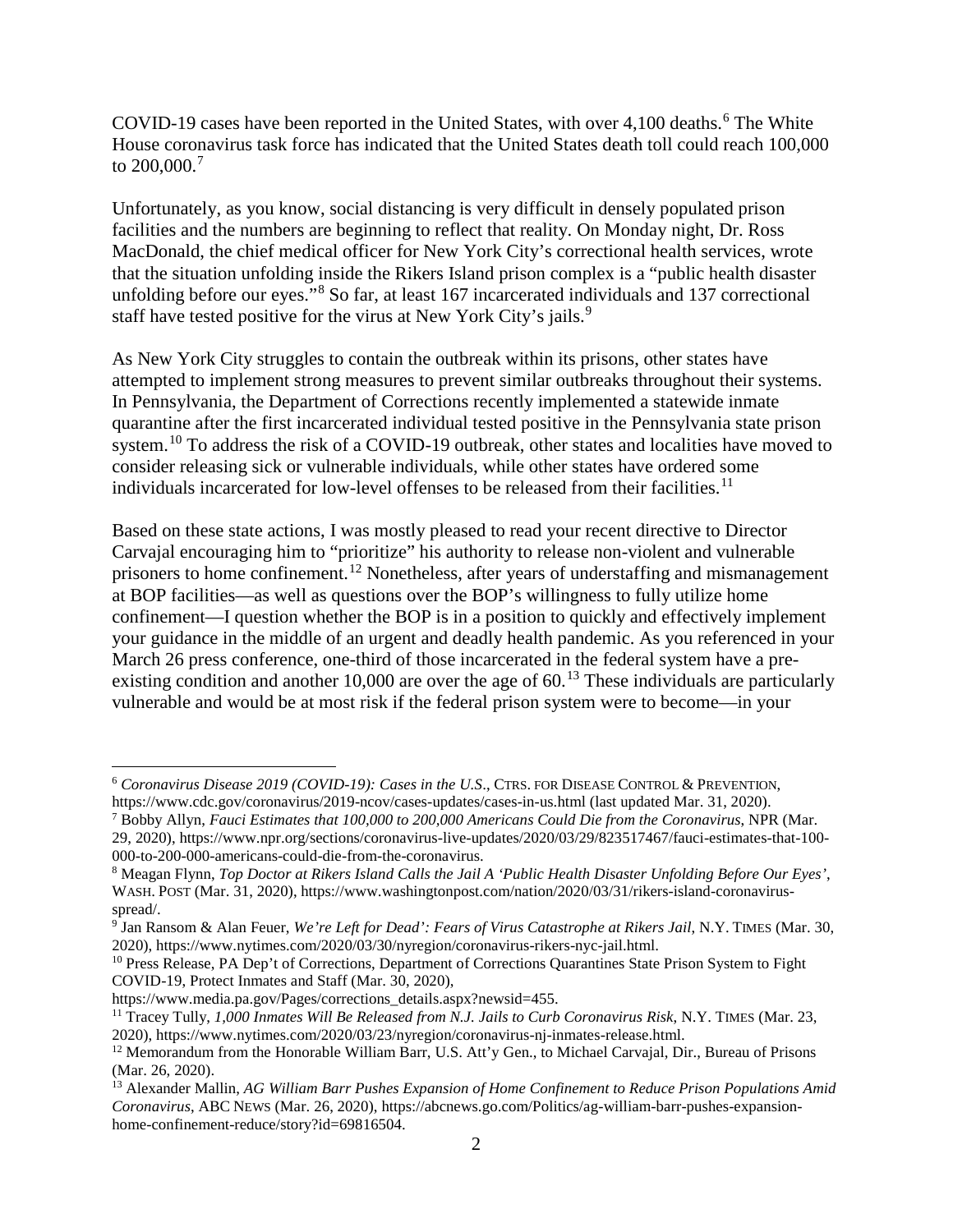words—"petri dishes" for the rapid spread of the virus similar to what is occurring in New York  $City.<sup>14</sup>$  $City.<sup>14</sup>$  $City.<sup>14</sup>$ 

Furthermore, since my letter on March 20, 2020 to Director Carvajal, I have received numerous reports from BOP employees and family members expressing concerns over a significant lack of testing, personal protective equipment (PPE) and social distancing procedures at BOP facilities. Several of these concerns have been reinforced and supported by national media reports.<sup>[15](#page-2-1)</sup> In one report, I was informed that the BOP is no longer requiring staff members to self-quarantine if they come into contact with an individual displaying COVID-19 symptoms and instead, the BOP is ordering them back to work within 48 hours of contact. This goes against the recommendations from public health experts, including the Centers for Disease Control and Prevention (CDC).

In addition, I am aware that the BOP continues to accept and transfer incarcerated individuals from the United States Marshals Service (USMS) and between BOP facilities. I recognize that the BOP may not be in a position to unilaterally cease any and all movement between facilities and I appreciate that the BOP has indicated that it is taking certain steps to prevent the spread of the virus. As you know, the BOP recently implemented new "Phase Five" guidance—effective today—to limit social interactions in BOP facilities and "significantly decrease incoming movement" over the next fourteen days.<sup>[16](#page-2-2)</sup> Nonetheless, as more states enact "stay-at-home" orders to significantly curtail travel and social interaction of private citizens, $17$  the continuation of *any* prison transfers may place correctional staff and the general prison population at greater risk for transmission of the virus.

The BOP has committed to screening incarcerated individuals for symptoms prior to transfer, but without testing each individual prior to transfer, it is impossible to determine whether these movements are facilitating the spread of COVID-19 between facilities. The Director of the CDC recently warned that as many as 25 percent of those infected with COVID-19 may appear completely asymptomatic.<sup>[18](#page-2-4)</sup> Consequently, it is likely that asymptomatic individuals carrying the virus would not be caught by BOP's typical screening procedures. In fact, I have received multiple reports of incarcerated individuals developing symptoms while in transit, thus potentially and needlessly exposing more correctional officers and other individuals to COVID-19 because of the lack of preemptive testing. I urge you to clarify transfer policies and ensure that all agencies under your authority, including the BOP and USMS, are using the same guidelines for managing the transport of incarcerated individuals. Furthermore, I urge you to

<span id="page-2-0"></span> <sup>14</sup> *Id.*

<span id="page-2-1"></span><sup>15</sup> *E.g.*, Kindy, *supra* note [3.](#page-0-5)

<span id="page-2-2"></span><sup>&</sup>lt;sup>16</sup> Press Release, Bureau of Prisons, COVID-19 Action Plan: Phase Five (Mar. 31, 2020),

https://www.bop.gov/resources/news/pdfs/20200331 press release action plan 5.pdf.

<span id="page-2-3"></span><sup>17</sup> *See* Alicia Lee, *These States Have Implemented Stay-At-Home Orders. Here's What That Means For You*, CNN (Mar. 31, 2020), https://www.cnn.com/2020/03/23/us/coronavirus-which-states-stay-at-home-order-trnd/index.html (explaining that more than two-thirds of the country's population are under a "stay-at-home" warning as of March 30).

<span id="page-2-4"></span><sup>18</sup> *See* Apoorva Mandavilli, *Infected but Feeling Fine: The Unwitting Coronavirus Spreaders*, N.Y. TIMES (Mar. 31, 2020), https://www.nytimes.com/2020/03/31/health/coronavirus-asymptomatic-transmission.html ("As many as 25 percent of people infected with the new coronavirus may not show symptoms, the director of the Centers for Disease Control and Prevention warns.").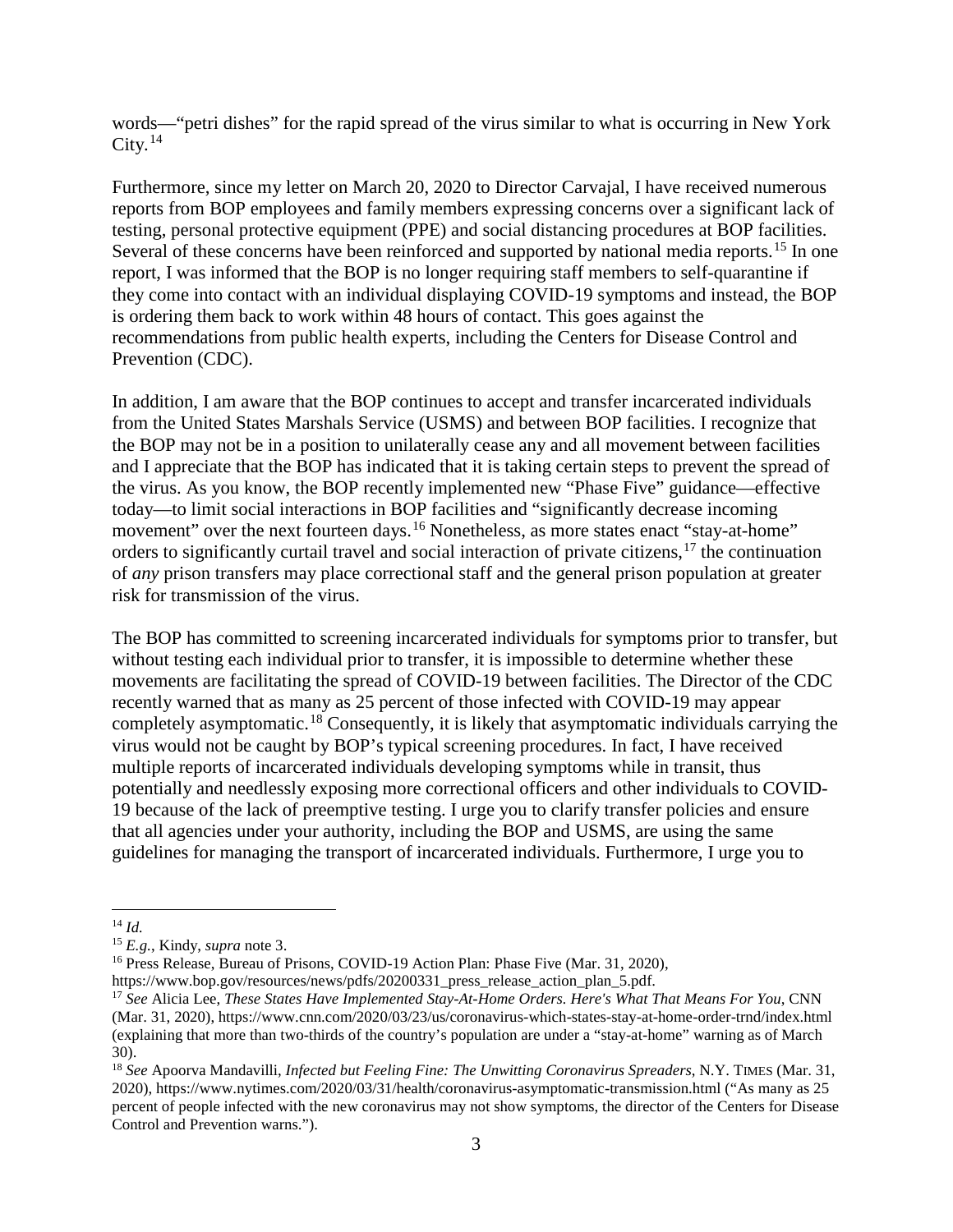ensure that all agencies are *testing* incarcerated individuals before they are transferred to a BOP facility.

Additionally, as we both know, an outbreak at a BOP facility will impact far more people than simply those inside the facility. If the staff and general prison population are not adequately tested, they will be more likely to unknowingly spread the disease to other staff members and incarcerated individuals. Furthermore, without proper PPE, those correctional officers will then subsequently be more likely to take the virus home with them and spread it unknowingly to their family and friends. Infected individuals from BOP facilities may also strain local healthcare facilities, particularly in small rural communities similar to the towns scattered across Pennsylvania housing BOP facilities. It would be deeply irresponsible and significantly damaging to any community housing a BOP facility if a COVID-19 outbreak were to occur at that facility without the DOJ ensuring that complete and comprehensive preventive measures were being fully deployed at BOP facilities across the country.

With these significant concerns in mind, I respectfully request a response to the following questions by Wednesday, April 8, 2020:

# *Coordination Among Agencies*

1. How are agencies under the DOJ currently working with other federal agencies, including the CDC, to ensure that they are responding appropriately to the COVID-19 pandemic?

# *Home Confinement*

- 1. How is the BOP currently implementing your directive to Director Carvajal calling on him to prioritize releasing non-violent and vulnerable prisoners to home confinement?
- 2. How many individuals have been released to home confinement since your directive to Director Carvaial?
- 3. How has the passage of the CARES Act, which broadened your authority to release prisoners to home confinement, impacted your initial guidance to Director Carvajal?
- 4. How are you utilizing your broadened authority under the CARES Act?
- 5. Is the BOP testing all individuals it releases to home confinement to ensure that it is not facilitating the transmission of COVID-19 into our communities? If not, what steps are being taken by the BOP to ensure that it is not releasing asymptomatic individuals carrying COVID-19 to home confinement and potentially infecting the larger community?

### *Transfers*

- 1. What policies and procedures are in place for all agencies under the DOJ related to the transportation and transfer of incarcerated individuals to BOP facilities?
- 2. How are you ensuring that these policies and procedures are consistent across all agencies under the DOJ?
- 3. What criteria are considered when determining whether to transfer incarcerated individuals from one BOP facility to another during the COVID-19 pandemic?
- 4. Will you commit to ensuring that all incarcerated individuals are tested for COVID-19 prior to transferring them to a BOP facility? If not, why? What resources would you need to ensure that all individuals are tested prior to transfer?